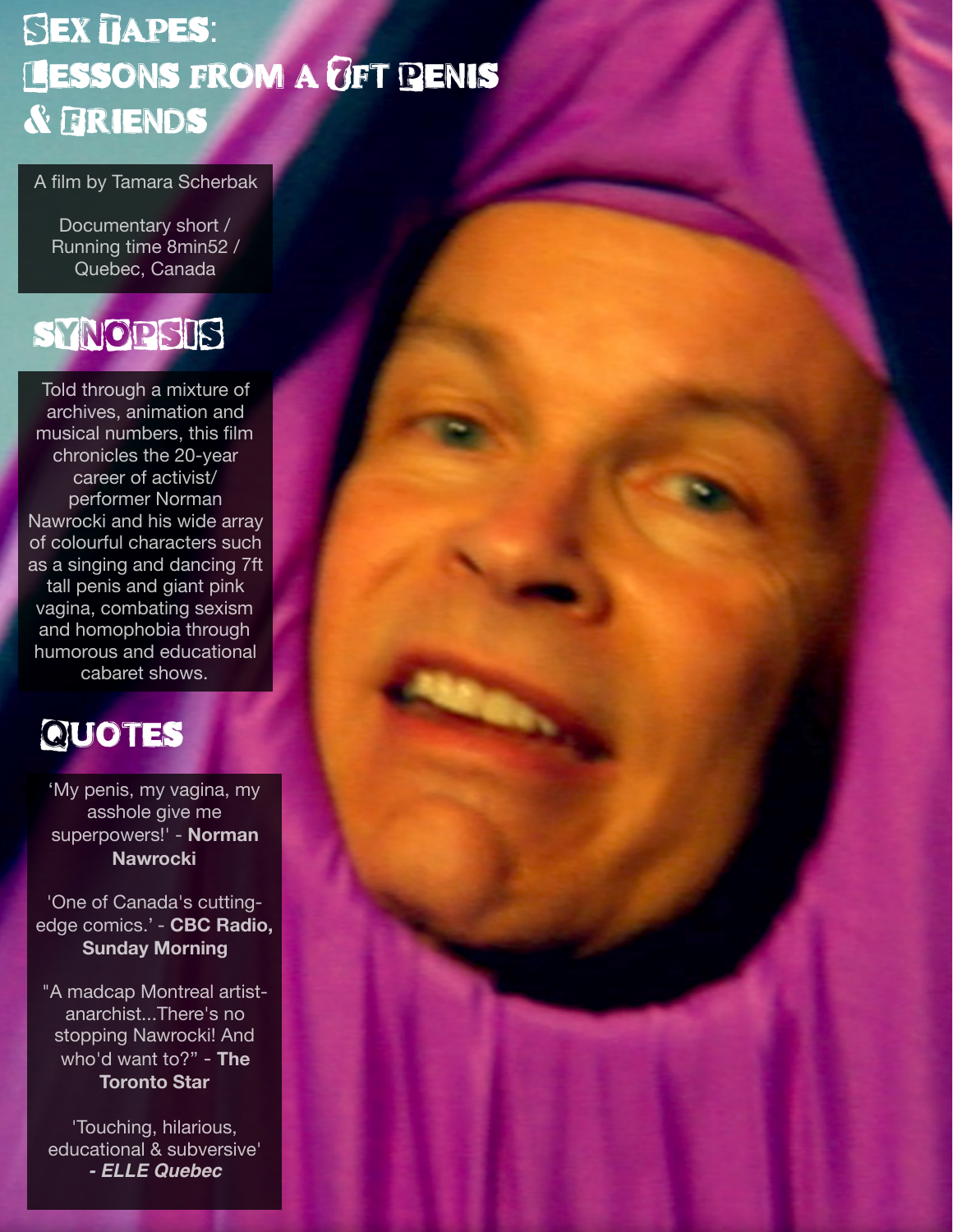#### BIOGRAPHY OF FILMMAKER

Tamara Scherbak has won awards for Best Director and Best Film for *Dedashka*. Her other works, *I U She* (a collaboration with music artist Peaches for Pop Montreal), Only Sky & Water (part of the TIFF Emerging Filmmakers Competition), *Recycle, Reuse, Remix*  (produced by the National Film Board of Canada), and *Raya* have screened in numerous film festivals around the world including in competition at the Hot Docs Film Festival. Tamara is currently finishing up a fiction short titled "Is your Teen a Homosexual?" which was developed at the Berlinale Talents Short Film Station in 2015.

#### FILMOGRAPHY

Raya (2005) Dedashka (2008) Recycle, Reuse, Remix (2009) Only Sky & Water (2011) I U She (2012) Lost Postcards (2016)



## & CREDITS

Starring Norman Nawrocki Produced & Directed by Tamara **Scherbak** Cinematography: Faisal Lutchmedial Edited by Faisal Lutchmedial & Tamara Scherbak Assistant Camera & Sound by François Berton, Marianne Ploska & David Eng Music by Norman Nawrocki, Kevin MacLeod